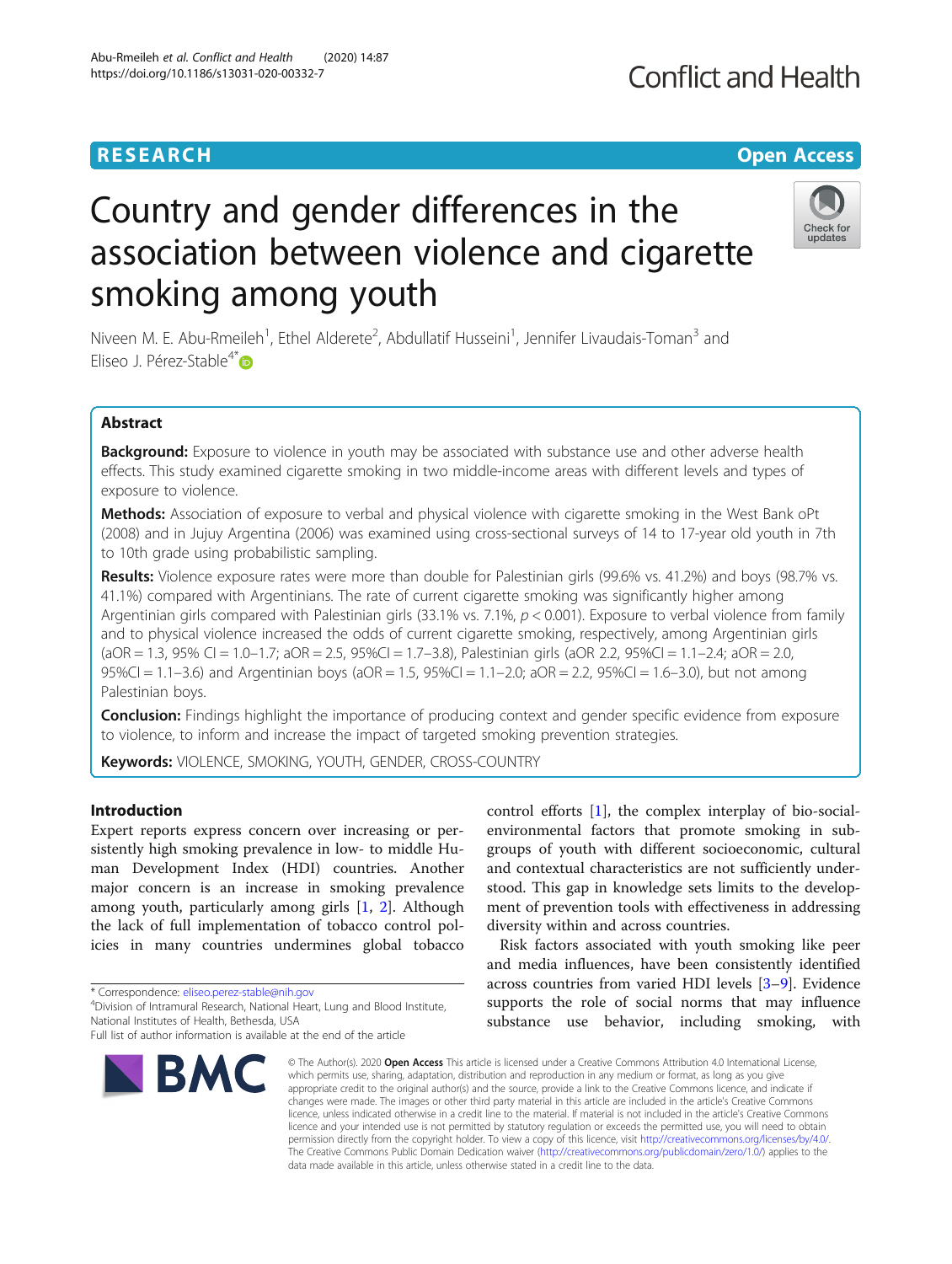traditional gender roles usually acting as protectors especially among females [\[10](#page-8-0)–[12\]](#page-8-0). However, the influence of stress inducing personal, family and contextual factors like exposure to violence is not sufficiently understood. The role of stress on substance use has been analyzed on the basis of several conceptual frameworks like the stress and coping theory [[13\]](#page-8-0), the social learning theory [[14\]](#page-8-0) and the tension reduction theory [[15](#page-8-0)]. Youth in most countries are likely to be exposed to violent events either by interpersonal aggression, local gangs, organized crime, institutionalized violence and armed conflicts or wars, in addition to exposure to violence within the family and school settings [\[16](#page-8-0), [17\]](#page-8-0). Violence refers to the intentional use of force or power, threatened or actual, against oneself, another person, or against a group or community that either result in or has a high likelihood of resulting in injury, death, or psychological harm [\[18](#page-8-0)]. Experiencing violent events has been shown to be associated with behavioral risk factors like substance use disorders and psychiatric morbidity [\[19](#page-8-0), [20](#page-8-0)].

Several studies have been conducted among schoolbased populations to assess the relationship between a reduced set of violent events and cigarette smoking. In these studies, from China, Malawi, the United States, Chile, and the Western Pacific, bullying or being involved in physical fights was significantly associated with cigarette use  $[21-25]$  $[21-25]$  $[21-25]$  $[21-25]$ . A cross-country school-based study showed a consistent association between physical fights and cigarette smoking in 6 countries within the Western Pacific [[26\]](#page-9-0). Another cross-country study used a community-based sample of youth in five urban sites (Baltimore, New Delhi, Johannesburg, Ibadan, and Shanghai) to assess the association of neighborhood contextual factors with smoking behavior, and victimization measured as being pushed or shoved, hurt in a fight, verbally threatened, threatened with a weapon, or hurt with a weapon. Not all neighborhood-level factors were significant across sites. Witnessing community violence showed more consistency, being positively associated with ever smoking and victimization in New Delhi and Johannesburg [\[27](#page-9-0)]. Regarding gender differences, two school based population studies in the US reported inconsistent results [[23,](#page-9-0) [25\]](#page-9-0).

Country level social, economic and/or political processes may modulate how youth experience and process exposure to violence at the personal level, conditioning behavioral responses to stress  $[28-30]$  $[28-30]$  $[28-30]$  $[28-30]$  $[28-30]$ . This study examined the association of exposure to verbal and physical violence from family and non-family members with cigarette smoking, among middle school-age youth from the West Bank oPt and the Province of Jujuy, Argentina. The study adds to the scarce literature on cross-country studies of violence and smoking among school-age youth

and adds a gender perspective to assess differences between girls and boys.

#### Study sites

Violence associated with economic crises, inequality, social conflicts and military dictatorships has been a chronic feature of many Latin Americans countries. Contributing local phenomena include state repression, impoverishment with social marginalization, and delinquency and crime linked to the illicit drug trade [\[31](#page-9-0)]. The Province of Jujuy in Argentina (population of 673, 307) is socioeconomically disadvantaged with human development indicators significantly lower than national averages [\[32](#page-9-0), [33](#page-9-0)]. In Argentina the national average household poverty rate reached a peak of 54% in 2002 after the 2001 economic crisis [\[34](#page-9-0), [35](#page-9-0)].

The West Bank oPt presents unique features defined by regulatory and trade policies and Israeli control, including mobility restrictions within the territory [\[36](#page-9-0), [37](#page-9-0)]. Palestinians in the West Bank have coexisted with armed conflicts for more than 70 years witnessing wars, displacements and uprisings [\[38](#page-9-0), [39\]](#page-9-0). Of the West Bank, oPt governorates, Ramallah located in the central region with a population of 279,730 is the provisional site of the Palestine National Authority, as well as a hub for business and donor agencies. Jenin is an important governorate of the north, with a population of 256,619 and is located in the main agricultural region. Ramallah's localities are predominantly much more prosperous compared to Jenin [[36](#page-9-0)]. In 1997, the household poverty rate in the West Bank averaged 25.3% and had increased to 29.2% by 2017 [\[37,](#page-9-0) [40\]](#page-9-0). Geographic variations showed that poverty rate was 53% around Jenin, and less than 10% in Ramallah [\[37](#page-9-0)].

Rates of ever smoking cigarettes among youth were similar in the West Bank and Argentina, 50% and 55% between 2000 and 2001, but current cigarette smoking was more prevalent in Argentina than in the West Bank (25% vs. 14%) [\[41\]](#page-9-0). The two research sites in the West Bank, oPt, Ramallah and Jenin, had similar current cigarette smoking rates among youth, 17% and 20% respectively in 2008 [\[42](#page-9-0)]. While current cigarette smoking rates by sex do not differ significantly in Argentina (20.2% vs. 21.7%) [[43\]](#page-9-0), rates are significantly lower among Palestinian girls than boys (4% vs. 32%) [[42](#page-9-0)].

A study of exposure to violent events from military and settlers among 10th and 11th grade students in Ramallah in 2003, showed that 80% had seen shootings, 28% had seen a stranger killed, and 11% had seen a friend or neighbor killed [[44\]](#page-9-0). In 2008 in Ramallah and Jenin, among 7th to 10th grade students, 58% were victims of violence related to actions from the armed forces, 67% witnessed violence, 56% were beaten by school personnel and 44% were beaten by parents [\[42](#page-9-0)].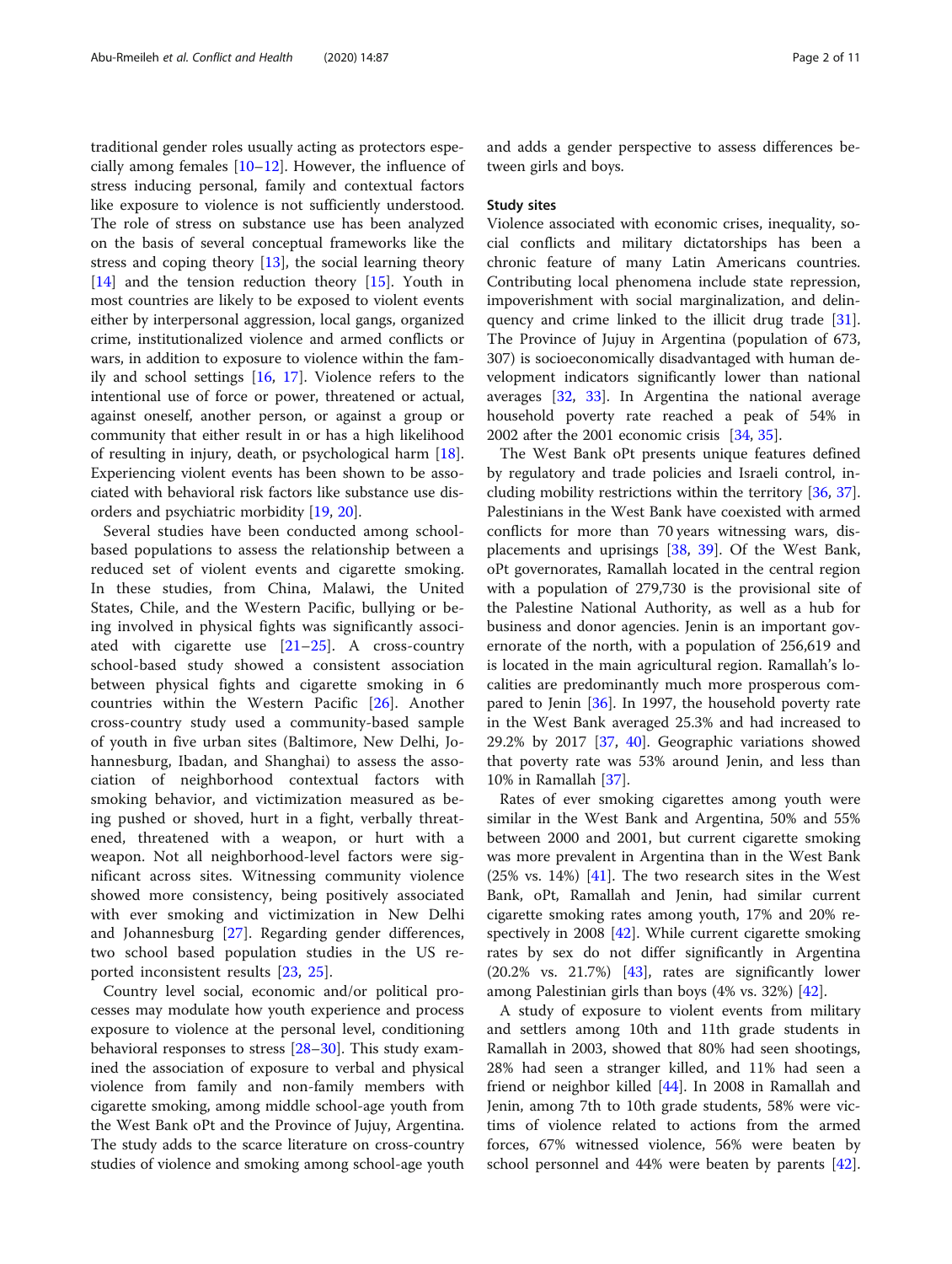Among Palestinian parents, support for physical punishment decreases with education and income level [[45](#page-9-0)]. In Argentina, violent deaths among adolescents increase with increased poverty [\[46](#page-9-0)]. According to UNICEF, almost 70% of parents in Argentina reported the use of verbal or physical violence to discipline their children [[47\]](#page-9-0). In a study among middle school students, 56% had witnessed or were subjects of more than 10 acts of violence, 58% witnessed someone being arrested with violence, and 50% knew someone who had been beaten by a non-family member [[48](#page-9-0)] .

#### Methods

#### Palestinian sample

A cross-sectional self-administered survey was conducted in two governorates of the West Bank (Ramallah and Jenin) in the year 2008 targeting students in the 7th, 8th, 9th and 10th grades. The sample was selected using single stage cluster sampling, with the class section as the primary sampling unit. The number of students was allocated equally between the two governorates, 1500 students in each governorate. Given an average number of 52 students in each section, the number of students participating in the survey was obtained by sampling 47 schools in Ramallah and 45 schools in Jenin. Due to nonresponse, 3 schools were added to the sample in Ramallah and 5 in Jenin, yielding 80% public schools, 10% United Nations refugee relief schools and 4% private schools. All students in the selected sections were included and a total of 3107 participated. For this analysis, 1627 students 14 to 17 years of age were included. The research protocol was approved by the review committee of the Institute of Community and Public Health, Birzeit University. The consent was granted by the school principals who informed the parents that they approved the study.

#### Argentinian sample

A longitudinal study was conducted in the Province of Jujuy in Northwest Argentina. The sample was selected using a probabilistic multi-stage cluster sampling design with middle schools as the primary sampling units [\[43](#page-9-0)]. The baseline data were collected in 2004 among all enrolled 8th graders in the 24 public and 3 private selected schools through a self-administered questionnaire. Three follow up surveys were conducted between 2005 and 2007. Data related to violence exposure was collected in 2006 and for this analysis we included respondents 14 to 17 years of age  $(N = 2897)$ . The UCSF Committee on Human Research and an NIH-certified human subjects research board in Buenos Aires based at Centro de Educación Médica e Investigaciones Clínicas (CEMIC) approved the research protocol. Passive consent was

requested from caretakers and students signed an active consent.

#### Measures

The questionnaires used in the two countries had similar comparable sociodemographic, smoking behavior and violence exposure questions which were used in this study, in addition to country specific questions. The two studies were conducted in the framework of international tobacco control research funding initiatives.

Questions used in this analysis were sex and age of the students, and the highest education level and the occupational status of the parents or primary caregiver. Students reported on their perception of their own health status categorized as excellent, very good, good, average, or below average. Students were asked if they felt nervous or anxious, and if they felt down or sad, with response categories of yes or no.

Questions about the smoking status of their father or mother, their siblings, and teachers with answers categorized as binary variables, yes or no, were included. The students also responded to the questions "Do you think that you will smoke a cigarette in the next year?", "Do you think that you would be able to stop smoking if you wanted?" categorized as yes/no, and to the question "If a friend offers a cigarette, would you smoke?" categorized as definitely no, probably no, probably yes, definitely yes. Smoking behavior was assessed by age when first tried cigarettes, smoking cigarettes in the past month, number of days when cigarettes were smoked in the last month and number of cigarettes smoked in the days when cigarettes were smoked in the last month.

Exposure to violence was assessed based on several questions regarding verbal and physical violence. Verbal violence from family members referred to being insulted by family members in the Argentina sample and to being insulted by parents or siblings in the Palestine sample. Physical violence from family members referred to being hit by family members in Argentina and to being beaten by parents or siblings in the Palestine sample. Physical violence from nonfamily members referred to being injured by a knife, blade or gun, or to being hit during a robbery in the Argentina sample, and to being exposed to shooting by live or rubber bullets, being exposed to gas bombs or being beaten by Israeli soldiers, in the Palestine sample. Any physical violence included physical violence from family and nonfamily members as defined in the disaggregated variable. Any verbal or physical violence from any source included the sum of all violence exposure variables.

#### Statistical analysis

The statistical program Stata (version 14.2) was used for data analysis [[49\]](#page-9-0). The sampling design for each population was incorporated into all analyses by specifying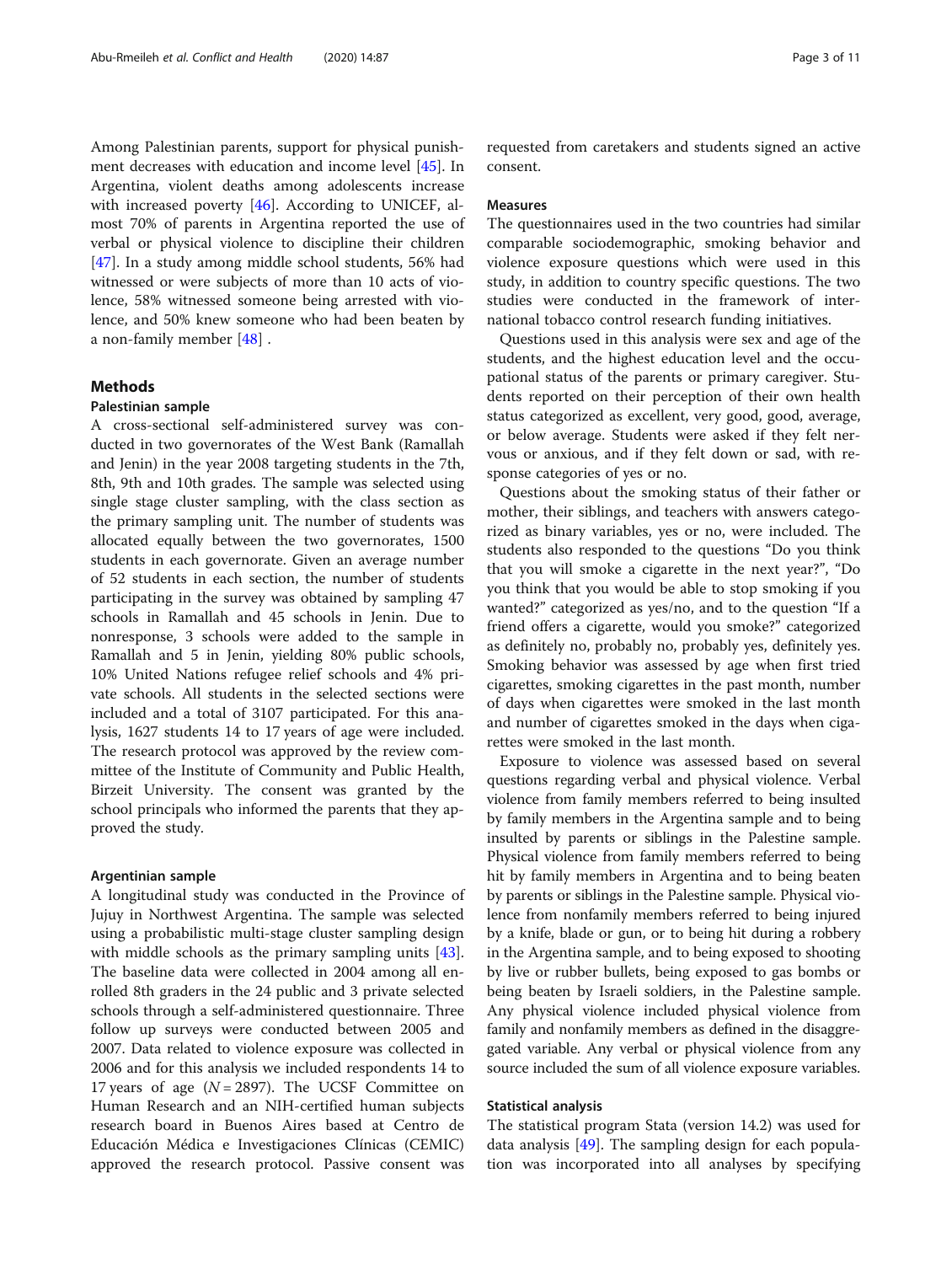geographic areas as strata and schools as clusters (primary sampling unit), as well as including weights to adjust for disproportionate stratification. Because data from two discrete populations were combined, sampling weights within each population were rescaled so that the sum of the weights, within each population, was equal to the sample size. Standard errors and confidence intervals were estimated via the Taylor expansion approximation (svy prefix command in Stata version 14.2). We conducted descriptive analyses examining the distribution of demographic characteristics by country (Table 1) and the distributions of smoking behaviors (Table [2](#page-4-0)) and exposure to violence (Table [3](#page-4-0)) by country, within each gender. Chi-square tests and  $p$  values were calculated.

Multivariate logistic regression models included exposure to violence as the independent variable. Separate models were constructed for Argentina and for the West

Bank, oPt samples and assessed the effect of exposure to violence (separate models for each individual verbal and physical violence variable independently, and the aggregated variables) on cigarette smoking in the past month (Table [4](#page-5-0)). Covariates were selected on the basis of those related to smoking behavior in the literature (gender, age, highest education level of primary caregiver, employment status of primary caregiver, parents' smoking status, siblings' smoking status, teachers' smoking status, selfreported health status, felt anxious, and felt sad). We estimated adjusted odds ratios and 95% confidence intervals. For each research site, a second set of models were pre-sented for girls and for boys separately (Table [5](#page-5-0)).

#### Results

Table 1 compares the sociodemographic, health related and contextual smoking characteristics of respondents

|                                                     | Argentina<br>$N = 2897$<br>$N(%)*$ | <b>oPt</b><br>$N = 1627$<br>$N(%)*$ | p-value |
|-----------------------------------------------------|------------------------------------|-------------------------------------|---------|
| Gender                                              |                                    |                                     | 0.040   |
| Girls                                               | 1575 (54.9)                        | 735 (45.0)                          |         |
| Boys                                                | 1322 (45.1)                        | 892 (55.0)                          |         |
| Age (mean $\pm$ SE)                                 | $15.4 \pm 0.05$                    | $14.7 \pm 0.05$                     | < 0.001 |
| Age                                                 |                                    |                                     | < 0.001 |
| $14-15$ years                                       | 1948 (68.8)                        | 1360 (83.5)                         |         |
| $16 - 17$ years                                     | 949 (31.2)                         | 267 (16.5)                          |         |
| <b>Highest Education of Father/Primary Provider</b> |                                    |                                     | 0.140   |
| Less than high school                               | 1523 (55.4)                        | 699 (47.6)                          |         |
| High school or more                                 | 1364 (44.6)                        | 770 (52.4)                          |         |
| Occupational Status of Father/Primary Provider      |                                    |                                     | 0.003   |
| Not working                                         | 343 (11.5)                         | 240 (16.1)                          |         |
| Working Full or Part-time                           | 2542 (88.5)                        | 1260 (83.9)                         |         |
| <b>Father or Mother are smokers</b>                 | 1359 (47.8)                        | 903 (56.8)                          | < 0.001 |
| Brothers or sisters are smokers                     | 934 (33.2)                         | 507 (32.3)                          | 0.659   |
| Teachers smoke at school                            | 1846 (67.6)                        | 953 (64.4)                          | 0.519   |
| If a friend offers a cigarette, would you smoke?    |                                    |                                     | < 0.001 |
| Definitely no/Probably no                           | 1809 (61.4)                        | 1331 (81.8)                         |         |
| Definitely yes/Probably yes                         | 1069 (38.6)                        | 295 (18.2)                          |         |

Do you think that you will smoke a cigarette in the next year? Depression of the next year?

How do you evaluate your health status? All the status of the status of the status of the status of the status of the status of the status of the status of the status of the status of the status of the status of the status

**Felt tense, nervous or anxious<sup>a</sup>**  $871 (30.4)$   $1157 (71.1)$   $< 0.001$ **Felt down or sad<sup>a</sup> 600 and 1081 (37.5)** 987 (60.7) 987 (60.7) 987 (60.7) 987 (60.7) 987 (60.7) 987 (60.7) 987 (60.7) 987 (60.7) 987 (60.7) 987 (60.7) 987 (60.7) 987 (60.7) 987 (60.7) 987 (60.7) 987 (60.7) 987 (60.7) 987

Definitely no/Probably no 1621 (55.5) 1271 (78.2) Definitely yes/Probably yes 1257 (44.5) 356 (21.9)

Less than very good/excellent 1764 (59.0) 277 (17.1) Very good/excellent 1127 (41.0) 1350 (82.9)

Table 1 Demographics of adolescents 14–17 years old by study site: Jujuy, Argentina in 2006 and the oPt in 2008 (total N = 4524)

\*Weighted percentages based on non-missing values. <sup>a</sup>Argentina: In the past 12 months; Palestine: In past 2 weeks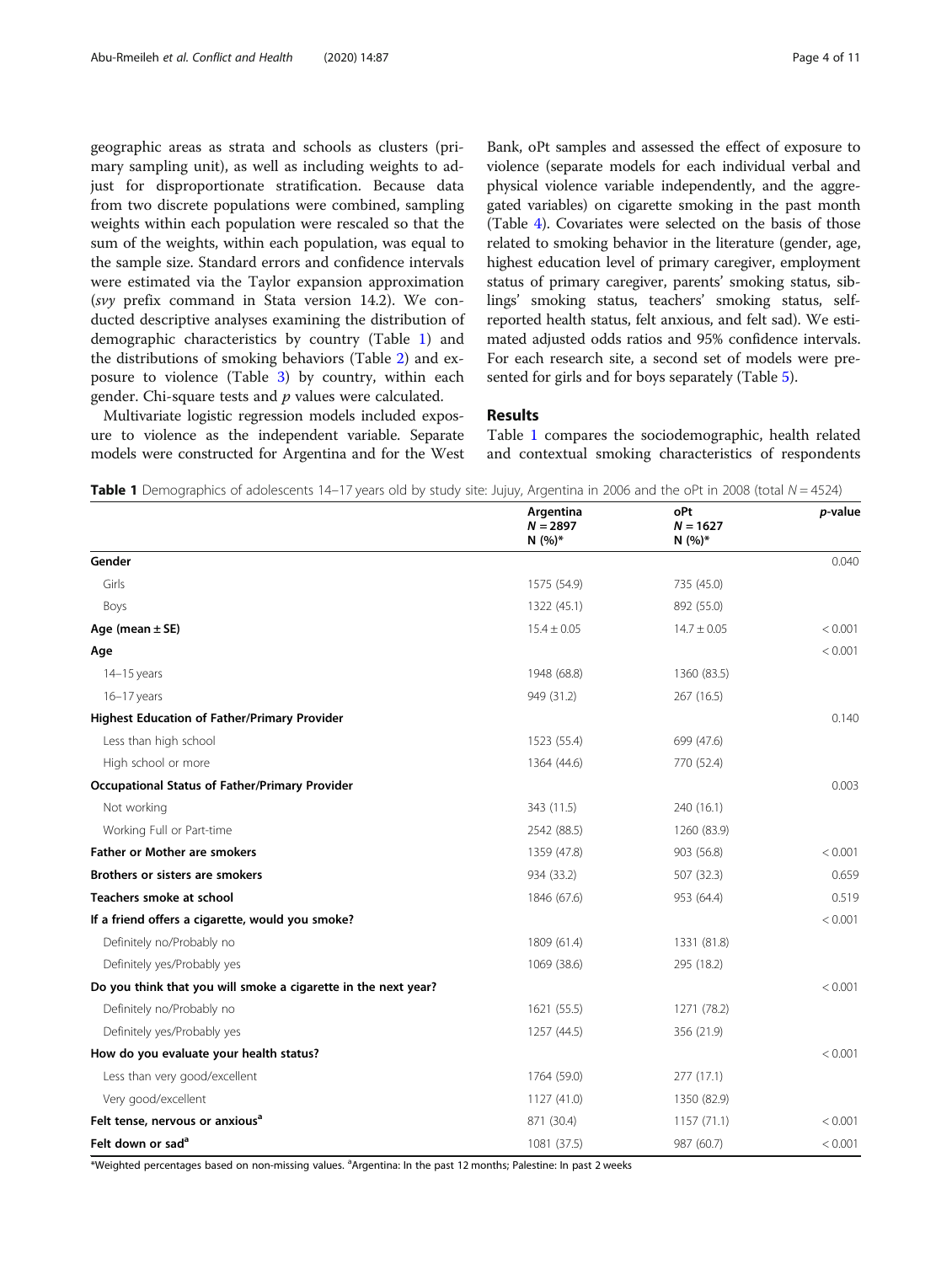| Girls $(N = 2310)$                           |                                                             |         | Boys $(N = 2214)$                            |                                       |         |
|----------------------------------------------|-------------------------------------------------------------|---------|----------------------------------------------|---------------------------------------|---------|
| Argentina<br>$N = 1575$<br>N(%) <sup>a</sup> | oPt<br>$N = 735$<br>N(%) <sup>a</sup>                       | p-value | Argentina<br>$N = 1322$<br>N(%) <sup>a</sup> | oPt<br>$N = 892$<br>N(%) <sup>a</sup> | p-value |
| 498 (33.1)                                   | 52(7.1)                                                     | < 0.001 | 483 (36.5)                                   | 352 (39.6)                            | 0.326   |
|                                              |                                                             |         |                                              |                                       |         |
| 265(51.7)                                    | 37(71.1)                                                    | 0.166   | 204 (39.4)                                   | 90 (25.4)                             | < 0.001 |
| 94 (19.5)                                    | 7(13.2)                                                     |         | 85 (18.4)                                    | 47 (13.5)                             |         |
| 51 (11.2)                                    | 2(3.9)                                                      |         | 55 (11.3)                                    | 31(8.8)                               |         |
| 37(7.2)                                      | 3(6.1)                                                      |         | 64 (14.6)                                    | 48 (13.6)                             |         |
| 18(3.7)                                      | 2(3.9)                                                      |         | 36(7.8)                                      | 29(8.3)                               |         |
| 33 (6.9)                                     | 1(1.8)                                                      |         | 39 (8.6)                                     | 107 (30.4)                            |         |
|                                              |                                                             |         |                                              |                                       |         |
| 306 (60.9)                                   | 47 (90.5)                                                   | < 0.001 | 248 (48.0)                                   | 181 (51.3)                            | 0.001   |
| 80 (17.3)                                    | 4(7.5)                                                      |         | 90 (20.5)                                    | 35 (10.1)                             |         |
| 101 (20.0)                                   | 1(2.0)                                                      |         | 121(27.1)                                    | 116(33.1)                             |         |
| 10(1.9)                                      | 0                                                           |         | 20(4.4)                                      | 20(5.6)                               |         |
| 452 (92.3)                                   | 48 (92.3)                                                   | 1.000   | 439 (92.1)                                   | 264 (74.9)                            | < 0.001 |
|                                              |                                                             |         |                                              |                                       |         |
| 39(8.3)                                      | 6(11.6)                                                     | 0.344   | 44 (8.1)                                     | 28 (8.0)                              | < 0.001 |
| 17(2.8)                                      | 1(1.9)                                                      |         | 21(4.7)                                      | 34 (9.6)                              |         |
| 44 (7.9)                                     | 8(16.1)                                                     |         | 51 (10.0)                                    | 73 (20.6)                             |         |
| 197 (41.6)                                   | 16(32.1)                                                    |         | 197 (41.8)                                   | 126 (36.0)                            |         |
| 170 (33.3)                                   | 15 (30.2)                                                   |         | 136 (29.6)                                   | 83 (23.5)                             |         |
| 31(6.0)                                      | 4(8.0)                                                      |         | 33 (5.9)                                     | 8(2.3)                                |         |
|                                              | ومعاراته ومساكف المحاوية ومستحدث والمتحامل والمالح المالوري |         |                                              |                                       |         |

<span id="page-4-0"></span>Table 2 Prevalence of smoking behaviors among adolescents  $14-17$  years old from Argentina and the oPt, by gender (N = 4524)

<sup>a</sup>Weighted percentages of total sample <sup>b</sup> Weighted percentages of smokers

from Argentina and the West Bank, oPt. The Argentinian sample had a higher proportion of girls (54.9% vs. 45%). A higher percentage of respondents from Argentina reported believing that they would smoke if a friend offered a cigarette (38.6% vs. 18.2%) and that they would smoke a cigarette in the next year (44.5% vs.

21.9%). A higher percentage of respondents in the West Bank sample were of younger age (14–15 years) (83.5% vs. 68.8%), had a parent or primary provider who was not employed (16.1% vs. 11.5%), had parents who smoked (56.8% vs. 47.8) and reported that their health was very good or excellent (82.9% vs. 41%). However, a

Table 3 Prevalence of exposure to violence among adolescents  $14-17$  years old from Argentina and the oPt, by gender (N = 4524)

|                             | Girls $(N = 2310)$                           |                                       |                 | Boys $(N = 2214)$                            |                                       |         |
|-----------------------------|----------------------------------------------|---------------------------------------|-----------------|----------------------------------------------|---------------------------------------|---------|
|                             | Argentina<br>$N = 1575$<br>N(%) <sup>a</sup> | oPt<br>$N = 735$<br>N(%) <sup>a</sup> | <i>p</i> -value | Argentina<br>$N = 1322$<br>N(%) <sup>a</sup> | oPt<br>$N = 892$<br>N(%) <sup>a</sup> | p-value |
| <b>Verbal violence</b>      |                                              |                                       |                 |                                              |                                       |         |
| From family                 | 515 (32.6)                                   | 355 (48.4)                            | < 0.001         | 275 (20.1)                                   | 419 (47.1)                            | < 0.001 |
| Physical violence           |                                              |                                       |                 |                                              |                                       |         |
| From family                 | 270 (16.8)                                   | 362 (49.3)                            | < 0.001         | 145 (10.6)                                   | 503 (56.4)                            | < 0.001 |
| From non-family             | 183 (12.1)                                   | 726 (98.8)                            | < 0.001         | 319 (26.2)                                   | 864 (96.8)                            | < 0.001 |
| From family or non-family   | 391 (24.8)                                   | 732 (99.6)                            | < 0.001         | 418 (33.3)                                   | 880 (98.6)                            | < 0.001 |
| Verbal or physical violence |                                              |                                       |                 |                                              |                                       |         |
| From family                 | 569 (35.9)                                   | 456 (62.2)                            | < 0.001         | 315 (23.2)                                   | 595 (66.8)                            | < 0.001 |
| From family or non-family   | 651 (41.2)                                   | 732 (99.6)                            | < 0.001         | 528 (41.1)                                   | 881 (98.7)                            | < 0.001 |

<sup>a</sup>Weighted percentages based on non-missing values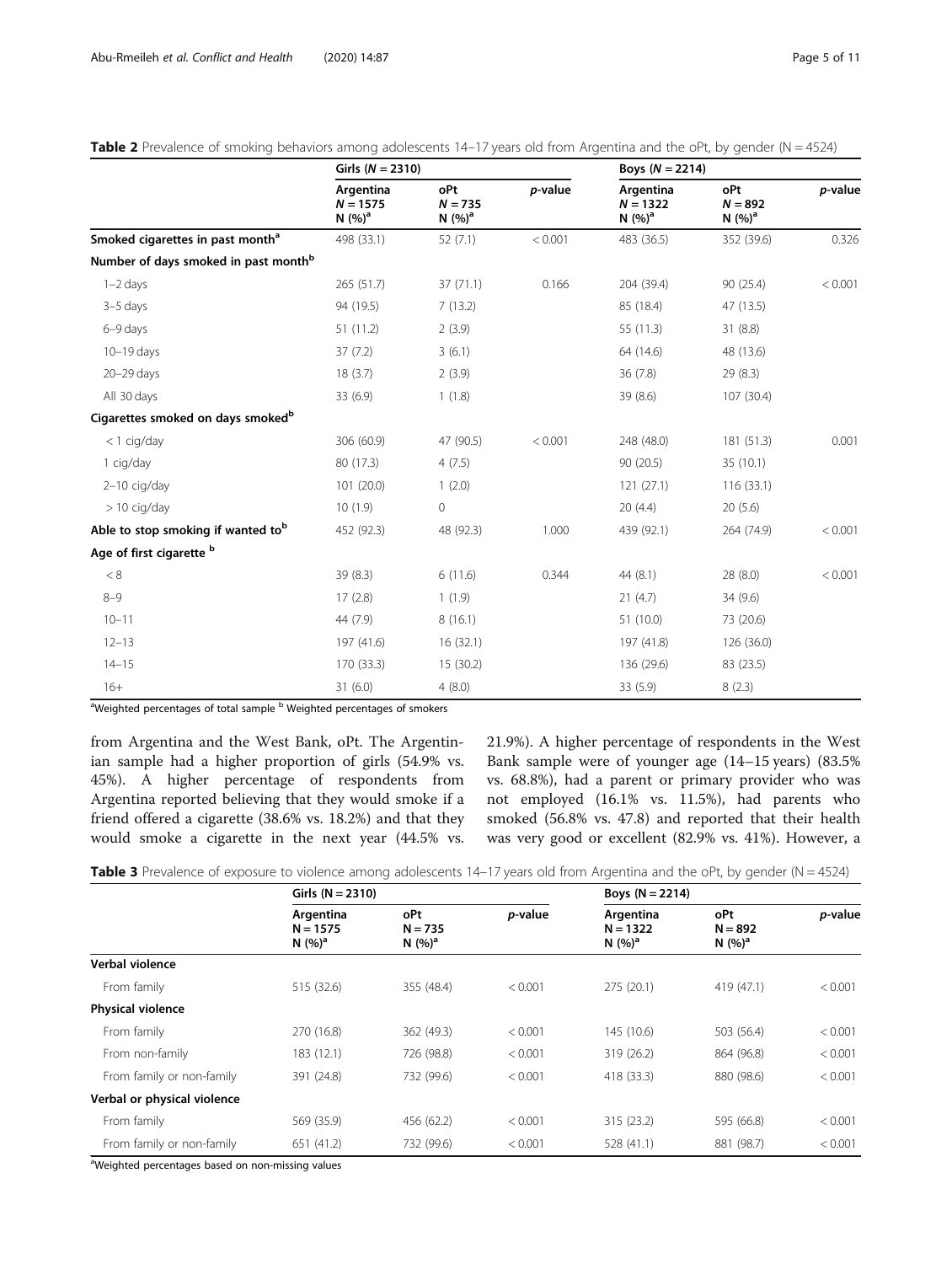<span id="page-5-0"></span>Table 4 Exposure to different forms of violence and odds of smoking among adolescents 14–17 years old, stratified by Country, Jujuy, Argentina in 2006 and West Bank oPt in 2008

|                             | Argentina                   |         | oPt                         |         |  |
|-----------------------------|-----------------------------|---------|-----------------------------|---------|--|
|                             | OR <sup>a</sup><br>(95% CI) | p-value | OR <sup>a</sup><br>(95% CI) | p-value |  |
| Verbal violence             |                             |         |                             |         |  |
| From family                 | $1.4(1.1.-1.6)$             | 0.002   | $1.4(1.0-1.9)$              | 0.047   |  |
| Physical violence           |                             |         |                             |         |  |
| From family                 | $1.2(0.9-1.6)$              | 0.169   | $1.3(0.9-1.7)$              | 0.125   |  |
| From non-family             | $2.3(1.8-2.9)$              | < 0.001 | $1.2(0.5-2.8)$              | 0.725   |  |
| From family or non-family   | $1.8(1.4-2.2)$              | < 0.001 | $0.8(0.2 - 3.5)$            | 0.773   |  |
| Verbal or physical violence |                             |         |                             |         |  |
| From family                 | $1.3(1.1-1.5)$              | 0.009   | $1.4(1.0-1.9)$              | 0.034   |  |
| From family or non-family   | $1.6(1.3-1.8)$              | < 0.001 | $0.6(0.1-2.9)$              | 0.543   |  |

a<br>Odds ratios adjusted for gender, age, provider highest education level, father or mother smoke, sibling smokes, teachers smoke in class, self-perceived health status, felt anxious, felt sad

greater proportion of Palestinian youth reported feeling tense, nervous or anxious (71.1% vs. 30.4%) or feeling down or sad (60.7% vs. 37.5%).

#### Smoking behavior

The current smoking prevalence was 34.6% in Argentina and 24.9% in the oPt  $(p < 0.001)$  (data not shown in table). The prevalence of smoking behaviors by country and by sex is shown in Table [2.](#page-4-0) Argentinian girls had almost five times the rate of cigarette smoking in the past month compared with Palestinian girls (33.1% vs. 7.1%,  $p < 0.001$ ). The difference in rates for boys between the two samples was not significant (36.5% vs. 39.6%, p 0, 326). There was no significant difference in the number of smoking days in the past month for girls in the two sites, but a higher proportion of Argentinian girls reported smoking more than 10 cigarettes on the days that

they smoked (1.9% vs. 0%). However, compared with Argentinian boys, a greater percentage of Palestinian boys reported smoking during all 30 days of the month (30.4% vs. 8.6%) and smoking more than 10 cigarettes on the days that they smoked (5.6% vs. 4.4%). The perception of being able to stop smoking was more prevalent among Argentinian boys (92.1% vs. 74.9%) and a greater percentage of Argentinian boys, initiated smoking after 16 years of age (5.9% vs. 2.3%), compared with Palestinian boys.

#### Exposure to violence

Table [3](#page-4-0) shows the prevalence of exposure to violence by sex and by site. Palestinian girls and boys reported greater exposure to verbal and physical violence from family members and from nonfamily members, compared with Argentinians. The rate of exposure to any

Table 5 Exposure to different forms of violence and odds of smoking among adolescents 14–17 years old, stratified by Country and Gender, Jujuy, Argentina in 2006 and West Bank (oPt) in 2008

|                             | Argentina                   |         |                             | oPt             |                             |                 |                            |         |
|-----------------------------|-----------------------------|---------|-----------------------------|-----------------|-----------------------------|-----------------|----------------------------|---------|
|                             | Girls                       |         | <b>Boys</b>                 |                 | Girls                       |                 | <b>Boys</b>                |         |
|                             | OR <sup>a</sup><br>(95% CI) | p-value | OR <sup>a</sup><br>(95% CI) | <i>p</i> -value | OR <sup>a</sup><br>(95% CI) | <i>p</i> -value | OR <sup>a</sup><br>(95%CI) | p-value |
| Verbal violence             |                             |         |                             |                 |                             |                 |                            |         |
| From family members         | $1.3(1.0-1.7)$              | 0.030   | $1.5(1.1-2.0)$              | 0.026           | $2.2(1.1-4.4)$              | 0.021           | $1.2(0.8-1.7)$             | 0.310   |
| Physical violence           |                             |         |                             |                 |                             |                 |                            |         |
| From family                 | $1.3(0.9-1.9)$              | 0.226   | $1.1(0.8-1.4)$              | 0.495           | $2.0(1.1-3.6)$              | 0.030           | $1.1(0.8-1.6)$             | 0.474   |
| From non-family             | $2.5(1.7-3.8)$              | < 0.001 | $2.2(1.6-3.0)$              | < 0.001         | 1.0                         | b               | $1.0(0.4-2.6)$             | 0.999   |
| From family or non-family   | $1.6(1.1-2.3)$              | 0.011   | $2.0(1.5-2.7)$              | < 0.001         | 1.0                         | b               | $0.6(0.1-3.4)$             | 0.599   |
| Verbal or physical violence |                             |         |                             |                 |                             |                 |                            |         |
| From family                 | $1.2(1.0-1.6)$              | 0.098   | $1.3(1.0-1.8)$              | 0.061           | $2.5(1.2-5.4)$              | 0.018           | $1.3(0.9-1.8)$             | 0.232   |
| From family or non-family   | $1.5(1.2-1.9)$              | 0.003   | $1.7(1.3-2.4)$              | 0.002           | 1.0                         | $_b$            | $0.4(0.1 - 2.8)$           | 0.386   |

<sup>a</sup>Odds ratios adjusted for all risk factors <sup>b</sup>Violence exposure occurred in 100% of cases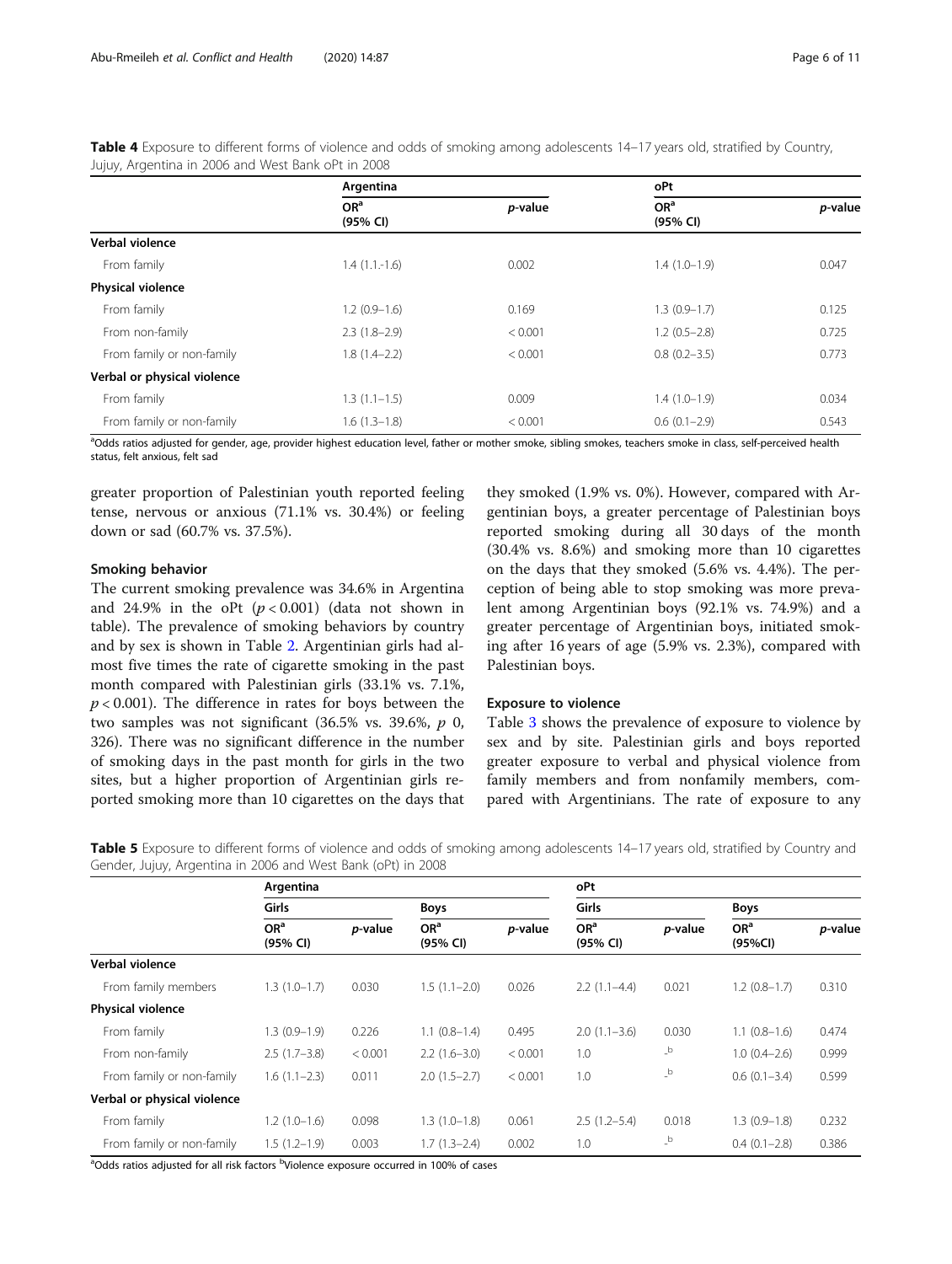physical and verbal violence was almost universal and more than double for Palestinian girls (99.6% vs. 41.2%) and boys (98.7% vs. 41.1%) compared with Argentinians. Exposure to physical violence from nonfamily members was eight times greater for Palestinian girls (98.8% vs. 12.1%,  $p < 0.001$ ) and almost four times greater for Palestinian boys (96.8% vs. 26.2%,  $p < 0.001$ ), compared to Argentinian youth. Exposure to verbal violence from family members was also less common among youth in Argentina compared to oPt.

#### Evaluating the Association of Exposure to violence and smoking

In multivariate logistic regression models without stratification by sex, exposure to verbal violence increased the odds of smoking in the past month among youth in both samples (Adjusted OR 1.4). Exposure to physical violence from non-family members was a significant risk factor only for Argentinian respondents (Adjusted OR 2.3) (Table [4\)](#page-5-0).

Nearly all Palestinian girls reported exposure to violence from nonfamily members. As a result, models stratified by gender for the Palestinian sample yielded non convergent results for variables related to nonfamily members. Exposure to verbal (Adjusted OR 2.2; 95%  $CI = 1.1 - 4.4$ ) or physical (Adjusted OR 2.0; 95%  $CI =$ 1.1.-3.6) violence from family members increased the odds of smoking among Palestinian girls. No forms of violence were significantly associated with smoking among Palestinian boys. Among Argentinian girls, verbal violence from family members (Adjusted OR 1.3; 95%  $CI = 1.0-1.7$  and physical violence from nonfamily members (Adjusted OR 2.5;  $95\%$  CI = 1.7–3.8) increased the odds of smoking, with similar results for boys (Adjusted ORs 1.5 to 2.2) (Table [5\)](#page-5-0).

#### **Discussion**

Data from this study showed a direct association between exposure to violence and cigarette smoking among youth from two different areas, with country and gender specific variations. Results highlight the near universal exposure to violence among Palestinian youth, that may be related to higher intensity over a long period of time, of armed conflicts, with collective and individual repercussions [[44](#page-9-0)]. Smoking was associated with some form of violence among Argentinian boys and girls but only among girls in the Palestinian sample. Genderbased patterns emerged on the basis of exposure to family violence, and among Palestinian girls who have low rates of cigarette use, smoking associated with violence exposure could acquire greater relevance in the future as global marketing, social media influences, and weakening of traditional social norms may promote the diffusion of smoking behavior [\[12](#page-8-0), [30,](#page-9-0) [50](#page-9-0)–[52\]](#page-9-0).

Potential explanatory pathways for country and gender differences should be examined through empirical studies examining the role of social norms and/or differences in coping strategies. The following possible explanations for our findings are anchored in the coping theory [\[13](#page-8-0)], the social learning theory  $[14]$  $[14]$  $[14]$  and the tension reduction theory [\[15](#page-8-0)]. Girls in the two study sites could use smoking as a form of rebelliousness against social restrictions regarding tobacco use. In Argentina, girls who reported more egalitarian gender role attitudes had higher odds of smoking [\[12\]](#page-8-0). In the Middle East, social capital and women's autonomy have been identified as contributing to women's tobacco use [\[53](#page-9-0)]. Traditional gender norms commonly view women smoking as inappropriate, while men smoking is considered normative [\[54\]](#page-9-0). On the other hand, increased social acceptance of women's smoking is attributed to a general pattern of liberalization of norms concerning women's behavior [[55\]](#page-9-0). Results for boys in the two areas could be explained by differences in the strategies used for coping with stressful situations. A study in Argentina found that boys are characterized by the use of problem avoidance coping strategies [[56\]](#page-9-0). On the other hand, a cross-country study showed that Palestinian youth utilize more strategies based on problem solving and social action, than German or Australian youth. Argentinian boys may respond to violence exposure by smoking cigarettes due to the use of avoidance or emotion focused strategies, while Palestinian boys may be more prone to resort to problem solving strategies using actions or behaviors that do not involve cigarette smoking [[29,](#page-9-0) [30](#page-9-0)]. Differences in coping behaviors across domains such as individualistic versus collectivist cultural orientations, and the use of tension reduction or spiritual support have been also ascertained [\[28](#page-9-0), [30](#page-9-0), [57](#page-9-0)– [60\]](#page-9-0). Likewise, gender-based differences in coping strategies have been identified, for example increased use of emotionally focused strategies among girls versus disengagement strategies among boys [\[61](#page-9-0), [62\]](#page-9-0).

The results that refer to smoking behavior validate reported gender differences showing very low cigarette smoking prevalence among Palestinian girls [[3,](#page-8-0) [63](#page-9-0)]. The prevalence of current cigarette smoking is similar for Argentinian and Palestinian boys. However, other smoking patterns are indicative of potential health risks for Palestinian boys as a greater proportion initiate smoking at an early age and smoke on a daily basis.

Palestinian girls and boys were exposed to higher rates of violence from family and nonfamily sources compared with Argentinians. Furthermore, nearly all of youth in the West Bank, oPt reported exposure to verbal and physical violence from nonfamily members. The level of reported exposure to violence among youth in the West Bank, oPt is extremely high even when compared across worldwide locations [\[64,](#page-9-0) [65](#page-10-0)]. The fact that associations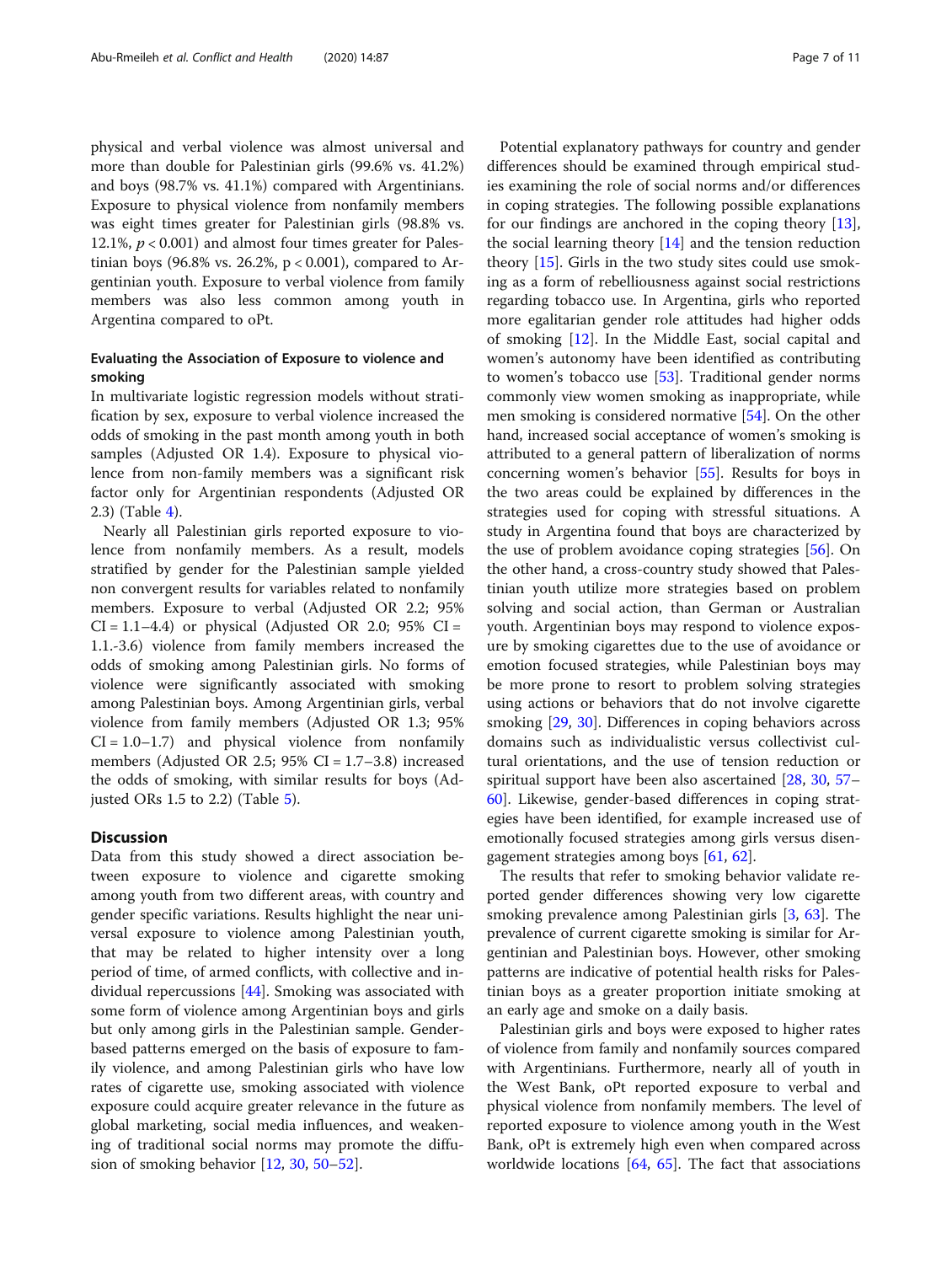with smoking were found with youth from Jujuy where there is no ongoing external conflict would support the existence of both common and area-specific explanatory pathways, anchored in youth's individual and contextual experiences [\[66](#page-10-0)].

Other published findings (Table 6) have shown positive associations among youth who are the subject of, or who are victims of bullying, involved in physical fights, or witnesses of violence [\[21](#page-8-0)–[27\]](#page-9-0). Regarding gender differences, one study showed that boys who witnessed a violent death were significantly more likely to smoke compared with girls [\[25](#page-9-0)], but another study showed no significant differences between girls and boys who were involved in bullying or a physical fight [[23\]](#page-9-0). None of these studies asked about family violence nor were conducted in areas with long-term armed conflicts.

This study has several limitations. The sampling and data collection strategies for the two countries were comparable. However, the indicators used to assess exposure to violence were not identical, reflecting site specific contextual characteristics. The cross-sectional nature of the data does not support the establishment of causal inferences regarding smoking and violence. Likewise, the role of covariates like anxiety or sadness in causal pathways could not be assessed. Individual and collective exposure to violence may have a different impact on smoking behavior that could not be evaluated with the measures used. Differences between personal involvement in violence and being a witness to violence should also be addressed in future studies. Lastly, the data are now 10 years old, although the social conditions that lead to violence and poverty in both the West Bank, oPt and in Jujuy have not significantly improved. Despite these limitations, our results contribute to the scarce literature on cross-country analysis of violence and cigarette smoking by gender in school youth populations.

#### Conclusion

This study showed a significant association of exposure to violence with smoking behavior after adjusting for individual factors among youth from two areas of the world with specific contextual characteristics. This knowledge may inform and increase the impact of targeted smoking prevention efforts. Social sciences research has the potential for explaining context specific evidence, through psychological, historical, and cultural analysis.

Table 6 World-wide Youth studies assessing the relationship between exposure to violence and smoking behavior City/country school-based studies

| City/country school-based studies                                                                                          |                                                   |                                   |                                  |                                                                                                              |  |  |  |
|----------------------------------------------------------------------------------------------------------------------------|---------------------------------------------------|-----------------------------------|----------------------------------|--------------------------------------------------------------------------------------------------------------|--|--|--|
| City or Country,<br>Reference                                                                                              | Setting/Year                                      | Sample Size                       | <b>Violence Exposure</b>         | <b>Association with Smoking</b>                                                                              |  |  |  |
| Beijing, China<br>(Hazemba et al., 2008<br>$[21]$                                                                          | Global School-Based<br>Health Survey (GSHS)/2003  | 2348 middle<br>school students    | Bullying                         | $OR = 1.09$ students who smoked more<br>likely to have been bullied                                          |  |  |  |
| Malawi<br>(Kubwalo et al., 2013<br>$[22]$                                                                                  | Malawi School-Based<br>Student Health Survey/2009 | 2264, 13-15 yrs.<br>old           | Bullying                         | Students who smoked more likely of<br>being bullied $OR = 3.97$                                              |  |  |  |
| U.S/National<br>(Hertz et al., 2015 [23])                                                                                  | Youth Risk Behavior Survey/<br>School-based/2011  | 13,846, grades<br>9-12 yrs. old   | Bullying                         | Being bullied significantly associated<br>with cigarette use among girls and<br>boys Adjusted ORs 1.7 to 2.3 |  |  |  |
| Chile<br>(Page 2009 [24])                                                                                                  | Global School-Based Health<br>Survey              | 8131, 13 to 15<br>yrs. old        | Being involved in a              | Cigarette smoking positively associated<br>fight in the prior 12 months with having been involved in a fight |  |  |  |
| U.S//Boston<br>(Pabayo, Molnar and<br>Kawachi, 2013 [25])                                                                  | School-based                                      | High school<br>students           | witnessed a violent death        | Witnessing a violent death associated<br>with smoking among boys; girls not significant                      |  |  |  |
| Cross-country school-based study                                                                                           |                                                   |                                   |                                  |                                                                                                              |  |  |  |
| 6 Western Pacific<br>Countries-all<br>Pacific Islanders<br>(Yang et al., 2017 [26])                                        | School-based                                      | 6377 youth aged<br>13-15 yrs. old | Physical fights                  | Significant association of fights with<br>smoking                                                            |  |  |  |
| Cross country community- based study                                                                                       |                                                   |                                   |                                  |                                                                                                              |  |  |  |
| Five urban sites:<br>Baltimore, New<br>Delhi,<br>Johannesburg,<br>Ibadan, and<br>Shanghai<br>(Mmari et al., 2014<br>$[27]$ | Community-based/2011-<br>2013                     | 2320 youth,<br>15-19 yrs. old     | Witnessing community<br>violence | Associated with ever smoking in<br>2 sites                                                                   |  |  |  |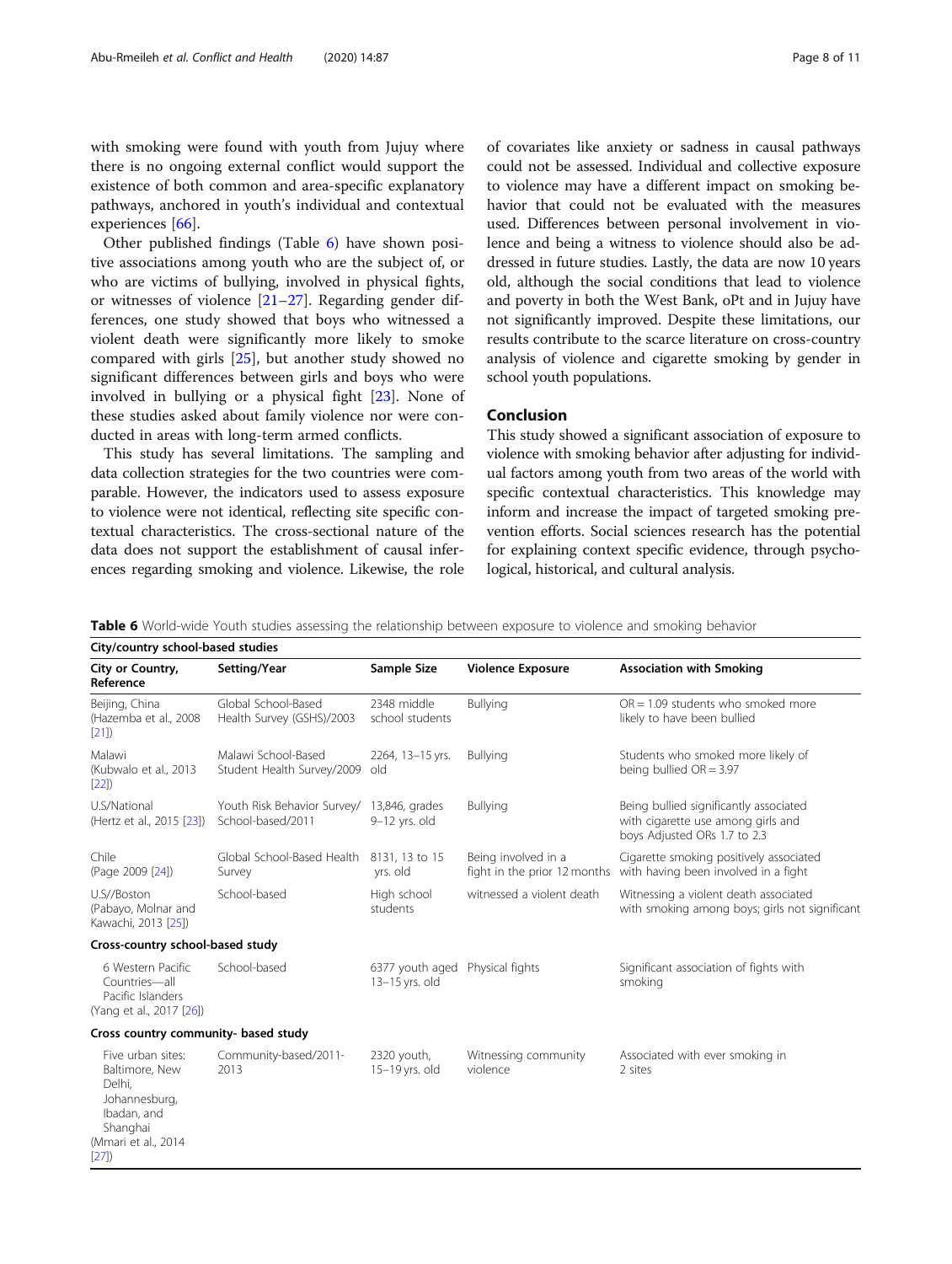#### <span id="page-8-0"></span>Acknowledgements

We thank the participants in the studies and the research assistants who collected the data.

#### Disclaimer

The contents and views in this manuscript are those of the authors and should not be construed to represent the views of the National Institutes of Health.

#### Authors' contributions

NAR and EA conceptualized the paper focus and analysis strategy, contributed significantly to writing the final version of the manuscript. AH participated in the design of the study and helped revise the manuscript. JLT conducted the data analysis and contributed to the methodology and results sections. EPS was the Principal Investigator of the original Argentina grant, contributed significantly to writing the final version of the manuscript, the conceptualization of paper focus and the analysis plan and development. All authors read and approved the final manuscript.

#### Funding

This research was funded by Grant no. TW05935 from the Tobacco Research Network Program, Fogarty International Center, National Cancer Institute, National Institute of Drug Abuse, National Institutes of Health (EJ Pérez-Stable, PI; E Alderete, Co PI), by Grant no. 001726–037 from Research on International Tobacco Control, International Development Research Center, Canada (E Alderete, PI) and by Grant no. 103437-003 from Research on International Tobaco Control, International Development Research Centre, Canada (A Husseini, PI; N Abu-Rmeileh, Co PI).

#### Availability of data and materials

The datasets used and/or analyzed during the current study are available from the corresponding author upon request.

#### Ethics approval and consent to participate

The UCSF Committee on Human Research and an NIH-certified human subjects research board in Buenos Aires based at CEMIC approved the research protocol in Jujuy. The review committee of the Institute of Community and Public Health, Birzeit University approved the protocol in the occupied Palestinian territories. Passive consent was requested from caretakers and students signed an active consent.

#### Consent for publication

All authors agree to submit for publication.

#### Competing interests

The authors declare that they have no competing interests.

#### Author details

<sup>1</sup>Institute of Community and Public Health- Birzeit University, West Bank, Occupied Palestinian Territory (oPt), Birzeit, Palestine. <sup>2</sup>Consejo Nacional de Investigaciones Científicas y Técnicas (CONICET), Universidad Nacional de Jujuy, Instituto de Ciencia y Tecnología Regional (ICTER), Jujuy, Argentina. <sup>3</sup> Division of General Internal Medicine, Department of Medicine, at the University of California, San Francisco, USA. <sup>4</sup>Division of Intramural Research, National Heart, Lung and Blood Institute, National Institutes of Health, Bethesda, USA.

## Received: 25 March 2020 Accepted: 30 November 2020

#### References

- Drope J, Schluger NW, Cahn Z, Drope J, Islami F, Hamill S, et al. THE TOBACCOATLAS. 6th edition. Atlanta; 2018. [www.tobaccoatlas.org.](http://www.tobaccoatlas.org) Accessed 23 May 2019.
- 2. Warren CW, Lea V, Lee J, Jones NR, Asma S, Mckenna M. Change in tobacco use among 13–15 year olds between 1999 and 2008: Findings from the Global Youth Tobacco Survey. Glob Health Promot. 2009;16(2\_suppl):38–90. <https://doi.org/10.1177/1757975909342192>.
- 3. Xi B, Liang Y, Liu Y, Yan Y, Zhao M, Ma C, et al. Tobacco use and secondhand smoke exposure in young adolescents aged 12–15 years: data from 68 low-income and middle-income countries. Lancet. 2016;4:e975–e805.

4. Voorhees CC, Ye C, Carter-Pokras O, MacPherson L, Kanamori M, Zhang G, et al. Peers, tobacco advertising, and secondhand smoke exposure influences smoking initiation in diverse adolescents. Am J Health Promot. 2011;25:e1–11. [https://doi.org/10.4278/ajhp.090604-QUAN-180.](https://doi.org/10.4278/ajhp.090604-QUAN-180)

[F3ErgJ](https://pdf.sciencedirectassets.com/286970/1-s2.0-S2214109X16X00125/1-s2.0-S2214109X16301875/main.pdf?x-amz-security-token=AgoJb3JpZ2luX2VjEKP%2F%2F%2F%2F%2F%2F%2F%2F%2F%2FwEaCXVzLWVhc3QtMSJHMEUCID5rRUJseJIwEXxKcr5PRNiATqd0nObjOf3vcNAWibktAiEAlxTqj1F3ErgJ). Accessed 22 May 2019.

- 5. Villanti A, Boulay M, Juon H-S. Peer, parent and media influences on adolescent smoking by developmental stage. Addict Behav. 2011;36:133–6. <https://doi.org/10.1016/J.ADDBEH.2010.08.018>.
- 6. Cengelli S, O'Loughlin J, Lauzon B, Cornuz J. A systematic review of longitudinal population-based studies on the predictors of smoking cessation in adolescent and young adult smokers. Tob Control. 2012;21: 355–62. [https://doi.org/10.1136/tc.2011.044149.](https://doi.org/10.1136/tc.2011.044149)
- 7. Pierce JP. Tobacco industry marketing, population-based tobacco control, and smoking behavior. Am J Prev Med. 2007;33:S327–34. [https://doi.org/10.](https://doi.org/10.1016/j.amepre.2007.09.007) [1016/j.amepre.2007.09.007.](https://doi.org/10.1016/j.amepre.2007.09.007)
- 8. Mohammadpoorasl A, Nedjat S, Fakhari A, Yazdani K, Rahimi Foroushani A, Fotouhi A. Smoking stages in an Iranian adolescent population. Acta Med Iran 2012;50:746–754. [http://www.ncbi.nlm.nih.gov/pubmed/23292626.](http://www.ncbi.nlm.nih.gov/pubmed/23292626) Accessed 11 Aug 2019.
- 9. McKelvey K, Attonito J, Madhivanan P, Yi Q, Mzayek F, Maziak W. Determinants of cigarette smoking initiation in Jordanian schoolchildren: longitudinal analysis. Nicotine Tob Res. 2015;17:552–8. [https://doi.org/10.](https://doi.org/10.1093/ntr/ntu165) [1093/ntr/ntu165](https://doi.org/10.1093/ntr/ntu165).
- 10. Rodríguez-Planas N, Sanz-de-Galdeano A. Intergenerational transmission of gender social norms and teenage smoking. Soc Sci Med. 2019;222:122–32. [https://doi.org/10.1016/j.socscimed.2018.11.005.](https://doi.org/10.1016/j.socscimed.2018.11.005)
- 11. Khlat M, Bricard D, Legleye S. Smoking among immigrant groups in metropolitan France: prevalence levels, male-to-female ratios and educational gradients. BMC Public Health. 2018;18:479. [https://doi.org/10.](https://doi.org/10.1186/s12889-018-5379-8) [1186/s12889-018-5379-8](https://doi.org/10.1186/s12889-018-5379-8).
- 12. Mejia R, Kaplan CP, Alderete E, Gregorich SE, Pérez-Stable EJ. Influence of gender role attitudes on smoking and drinking among girls from Jujuy, Argentina. Prev Med (Baltim). 2013;57:194–7. [https://doi.org/10.1016/j.](https://doi.org/10.1016/j.ypmed.2013.05.011) [ypmed.2013.05.011](https://doi.org/10.1016/j.ypmed.2013.05.011).
- 13. Lazarus RS, Folkman S. Stress, appraisal, and coping. New York: Springer Publishing Company, Inc.; 1984. https://books.google.com.ar/books?hl= es&lr=&id=i-ySQQuUpr8C&oi=fnd&pg=PR5&dq=lazarus+and+folkman&ots= DfHVisglTe&sig=iBaN33iUXUDgMMLYYk7nVVu93uM#v=onepage&q=lazarus and folkman&f=false. Accessed 28 May 2019.
- 14. Bandura A. Social learning theory. New York: General Learning Press; 1971. [http://www.asecib.ase.ro/mps/Bandura\\_SocialLearningTheory.pdf.](http://www.asecib.ase.ro/mps/Bandura_SocialLearningTheory.pdf) Accessed 28 May 2019.
- 15. Leonard KE, Blane HT. Psychological theories of drinking and alcoholism. Guilford Press; 1999. https://books.google.com.ar/books?hl=es&lr=&id=6vnOPg\_tpBUC&oi= fnd&pg=PA14&dq=theory+and+tension+reduction+and+alcohol&ots=hZ5IFPGr-5&sig=6zRizMkeVT1jmQxFDptzyWfjP3Y#v=onepage&q=theory and tension reduction and alcohol&f=false. Accessed 28 May 2019.
- 16. Willman A, Makisaka M. INTERPERSONAL VIOLENCE PREVENTION A Review of the Evidence and Emerging Lessons. 2010. [http://web.worldbank.org/](http://web.worldbank.org/archive/website01306/web/pdf/wdr) [archive/website01306/web/pdf/wdr](http://web.worldbank.org/archive/website01306/web/pdf/wdr) background paper\_willman4dbd. pdf?keepThis=true&TB\_iframe=true&height=600&width=800. Accessed 28 May 2019.
- 17. Kadir A, Shenoda S, Goldhagen J. Effects of armed conflict on child health and development: a systematic review. PLoS One. 2019;14.
- 18. Krug EG, Mercy JA, Dahlberg LL, Zwi AB. The world report on violence and health. Lancet. 2002;360:1083–8. [https://doi.org/10.1016/S0140-](https://doi.org/10.1016/S0140-6736(02)11133-0) [6736\(02\)11133-0](https://doi.org/10.1016/S0140-6736(02)11133-0).
- 19. Boles SM, Miotto K. Substance abuse and violence: a review of the literature. Aggress Violent Behav. 2003;8:155–74. [https://doi.org/10.1016/S1359-1789\(01\)00057-](https://doi.org/10.1016/S1359-1789(01)00057-X) [X](https://doi.org/10.1016/S1359-1789(01)00057-X).
- 20. Kilpatrick DG, Ruggiero KJ, Acierno R, Saunders BE, Resnick HS, Best CL. Violence and risk of PTSD, major depression, substance abuse/dependence, and comorbidity: results from the National Survey of adolescents. J Consult Clin Psychol. 2003;71:692–700. [https://doi.org/10.1037/0022-006X.71.4.692.](https://doi.org/10.1037/0022-006X.71.4.692)
- 21. Hazemba A, Siziya S, Muula AS, Rudatsikira E. Prevalence and correlates of being bullied among in-school adolescents in Beijing: results from the 2003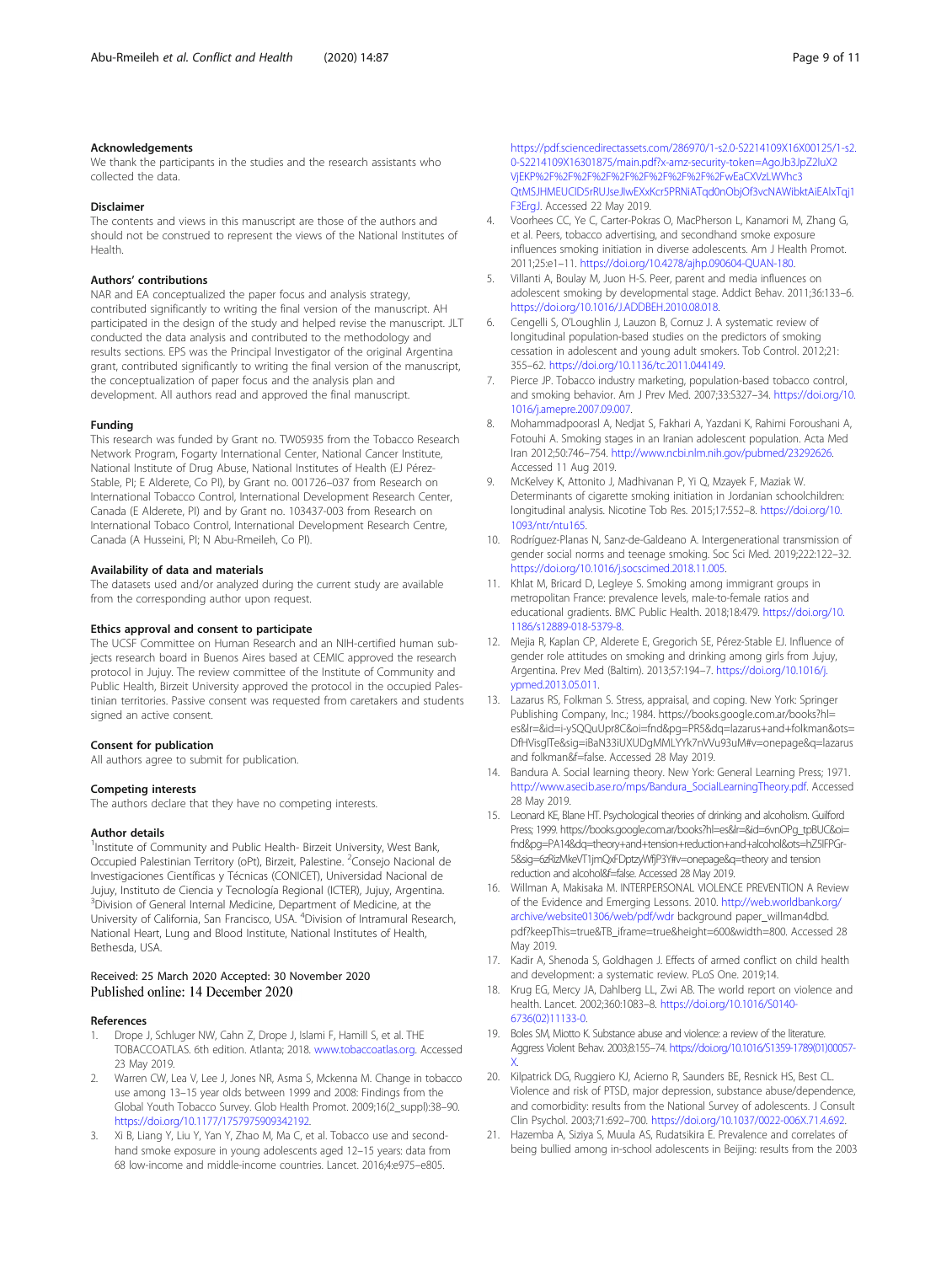<span id="page-9-0"></span>Beijing global school-based health survey. Ann General Psychiatry. 2008;7:6. [https://doi.org/10.1186/1744-859X-7-6.](https://doi.org/10.1186/1744-859X-7-6)

- 22. Kubwalo H, Muula A, Siziya S, Pasupulati S, Rudatsikira E. Prevalence and correlates of being bullied among in-school adolescents in Malawi: results from the 2009 Global School-Based Health Survey. Malawi Med J. 2013;25:12–4. [https://www.ajol.info/](https://www.ajol.info/index.php/mmj/article/view/87366) [index.php/mmj/article/view/87366](https://www.ajol.info/index.php/mmj/article/view/87366). Accessed 3 Sept 2019.
- 23. Hertz MF, Everett Jones S, Barrios L, David-Ferdon C, Holt M. Association between bullying victimization and health risk behaviors among high school students in the United States. J Sch Health. 2015;85:833–42. [https://](https://doi.org/10.1111/josh.12339) [doi.org/10.1111/josh.12339](https://doi.org/10.1111/josh.12339).
- 24. Page R. Using the global-school-based student health survey to identify correlates of smoking in Chilean youth. Int Electron J Health Educ 2009;12. [https://go.galegroup.](https://go.galegroup.com/ps/anonymous?id=GALE%7CA331688292&sid=googleScholar&v=2.1&it=r&linkaccess=abs&issn=15291944&p=HRCA&sw=w) [com/ps/anonymous?id=GALE%7CA331688292&sid=googleScholar&v=2.1&it=](https://go.galegroup.com/ps/anonymous?id=GALE%7CA331688292&sid=googleScholar&v=2.1&it=r&linkaccess=abs&issn=15291944&p=HRCA&sw=w) [r&linkaccess=abs&issn=15291944&p=HRCA&sw=w.](https://go.galegroup.com/ps/anonymous?id=GALE%7CA331688292&sid=googleScholar&v=2.1&it=r&linkaccess=abs&issn=15291944&p=HRCA&sw=w) Accessed 28 May 2019.
- 25. Pabayo R, Molnar BE, Kawachi I. Witnessing a violent death and smoking, alcohol consumption, and marijuana use among adolescents. J Urban Heal. 2014;91:335–54. [https://doi.org/10.1007/s11524-013-9828-5.](https://doi.org/10.1007/s11524-013-9828-5)
- 26. Yang L, Zhang Y, Xi B, Bovet P, Yang L, Zhang Y, et al. Physical fighting and associated factors among adolescents aged 13–15 years in six Western Pacific countries. Int J Environ Res Public Health. 2017;14:1427. [https://doi.](https://doi.org/10.3390/ijerph14111427) [org/10.3390/ijerph14111427](https://doi.org/10.3390/ijerph14111427).
- 27. Mmari K, Lantos H, Blum RW, Brahmbhatt H, Sangowawa A, Yu C, et al. A global study on the influence of neighborhood contextual factors on adolescent health. J Adolesc Health. 2014;55:S13–20. [https://doi.org/10.1016/](https://doi.org/10.1016/J.JADOHEALTH.2014.08.023) [J.JADOHEALTH.2014.08.023](https://doi.org/10.1016/J.JADOHEALTH.2014.08.023).
- 28. Gelhaar T, Seiffge-Krenke I, Borge A, Cicognani E, Cunha M, Loncaric D, et al. Adolescent coping with everyday stressors: a seven-nation study of youth from central, eastern, southern, and northern Europe. Eur J Dev Psychol. 2007;4:129–56. <https://doi.org/10.1080/17405620600831564>.
- 29. Frydenberg E, Lewis R, Kennedy G, Ardila R, Frindte W, Hannoun R. Coping with concerns: an exploratory comparison of Australian, Colombian, German, and Palestinian adolescents. J Youth Adolesc. 2003;32:59–66. [https://doi.org/10.1023/A:1021084524139.](https://doi.org/10.1023/A:1021084524139)
- 30. Braun-Lewensohn O, Sagy S, Roth G. Coping strategies among adolescents: Israeli Jews and Arabs facing missile attacks. Anxiety, Stress Coping. 2010;23: 35–51. <https://doi.org/10.1080/10615800802647601>.
- 31. Berkman H. Social exclusion and violence in Latin America and the Caribbean. SSRN Electron J. 2007. [https://doi.org/10.2139/ssrn.1820903.](https://doi.org/10.2139/ssrn.1820903)
- 32. PNUD. Human development report 2014 sustaining human Progress: reducing vulnerabilities and building resilience. New York; 2014.
- 33. INDEC: Instituto Nacional de Estadística y Censos de la República Argentina. [https://www.indec.gob.ar/indec/web/Nivel4-CensoProvincia-999-999-38-](https://www.indec.gob.ar/indec/web/Nivel4-CensoProvincia-999-999-38-000-2010) [000-2010.](https://www.indec.gob.ar/indec/web/Nivel4-CensoProvincia-999-999-38-000-2010) Accessed 11 Aug 2020.
- 34. Longhi F, Osantinsky A. Estructura productiva, pobreza y problemas de empleo en las provincias pampeanas y norteñas de Argentina en los primeros años del siglo XXI. Cuad Geogr Rev Colomb Geogr. 2016;26:77–99.
- INDEC. Censo del Bicentenario Resultados definitivos. Buenos Aires, Argentina: INDEC; 2012. <http://www.indec.gob.ar>. Accessed 11 Aug 2020.
- 36. World Bank. Seeing is believing poverty in the Palestinian territories. Washington D. C.; 2014. [http://documents1.worldbank.org/curated/en/817271468143394694/pdf/86](http://documents1.worldbank.org/curated/en/817271468143394694/pdf/860380WP0P12860rty0in0Palestine0web.pdf) [0380WP0P12860rty0in0Palestine0web.pdf.](http://documents1.worldbank.org/curated/en/817271468143394694/pdf/860380WP0P12860rty0in0Palestine0web.pdf) Accessed 8 Aug 2020.
- 37. Dessus S, Astrup C. Targeting the poor beyond Gaza or the West Bank: the geography of poverty in Parestinian territories. Région et Développement. 2005;21:173–97 [https://www.researchgate.net/publication/227626843.](https://www.researchgate.net/publication/227626843)
- 38. Dubow EF, Boxer P, Huesmann LR, Shikaki K, Landau S, Gvirsman SD, et al. Exposure to conflict and violence across contexts: relations to adjustment among Palestinian children. J Clin Child Adolesc Psychol. 2009;39:103–16. [https://doi.org/10.1080/15374410903401153.](https://doi.org/10.1080/15374410903401153)
- 39. Boxer P, Rowell Huesmann L, Dubow EF, Landau SF, Gvirsman SD, Shikaki K, et al. Exposure to violence across the social ecosystem and the development of aggression: a test of ecological theory in the Israeli-Palestinian conflict. Child Dev. 2013;84:163–77. [https://doi.org/10.1111/j.1467-8624.2012.01848.x.](https://doi.org/10.1111/j.1467-8624.2012.01848.x)
- 40. Palestinian Central Bureau of Statistics. Main Findings of Living Standards. Expenditure, Consumption and Poverty, 2017. Ramallah, Palestine; 2018. <http://www.pcbs.gov.ps>. Accessed 13 Aug 2020.
- 41. Global Youth Tabacco Survey Collaborative Group. Tobacco use among youth: a cross country comparison. Tob Control. 2002;11:252–70. [https://doi.org/10.1136/tc.11.](https://doi.org/10.1136/tc.11.3.252) [3.252](https://doi.org/10.1136/tc.11.3.252).
- 42. Husseini A, Khatib R, Giacaman R. Smoking and associated factors in the occupied Palestinian territory. Brizeit, Palestine; 2010. <http://icph.birzeit.edu/>. Accessed 13 Aug 2020.
- 43. Alderete E, Kaplan CP, Gregorich SE, Mejía R, Pérez-Stable EJ. Smoking behavior and ethnicity in Jujuy, Argentina: evidence from a low-income youth sample. Subst Use Misuse. 2009;44:632–46. [https://doi.org/10.1080/](https://doi.org/10.1080/10826080902809717) [10826080902809717.](https://doi.org/10.1080/10826080902809717)
- 44. Giacaman R, Shannon HS, Saab H, Arya N, Boyce W. Individual and collective exposure to political violence: Palestinian adolescents coping with conflict. Eur J Pub Health. 2007;17:361–8. <https://doi.org/10.1093/eurpub/ckl260>.
- 45. Hreish K. Attitudes of Palestinian Parents towards the Use of Physical Punishment as a Method of Discipline. Bethlehem University J. 30:29–61. doi[:https://doi.org/10.2307/26448636.](https://doi.org/10.2307/26448636)
- 46. Vazquez M. Aspectos epidemiologicos y socioculturales de la mortalidad por causas violentas en adolescentes varones residentes en Buenos Aires. Buenos Aires; 2001. https://iris.paho.org/bitstream/handle/10665.2/6177/ Aspectos epidemiologicos y socioculturales\_arg\_1553.pdf?sequence=1. Accessed 13 Aug 2020.
- 47. UNICEF. La violencia contra niños, niñas y adolescentes en el ámbito del hogar. Buenos Aires, Argentina: UNICEF: 2016. [www.unicef.org.ar](http://www.unicef.org.ar). Accessed 9 Aug 2020.
- 48. Quiroga S, Cryan G. Prevención de la violencia familiar, escolar y urbana en una comunidad de alto riesgo psicosocial. Anu Investig 2006;13:221–230. [https://www.](https://www.redalyc.org/pdf/3691/369139942022.pdf) [redalyc.org/pdf/3691/369139942022.pdf](https://www.redalyc.org/pdf/3691/369139942022.pdf). Accessed 13 Aug 2020.
- 49. StataCorp. StataCorp. 2015. Stata Statistical Software: Release... Google Académico. 2015. [https://scholar.google.com.ar/scholar?hl=es&as\\_sdt=0%2](https://scholar.google.com.ar/scholar?hl=es&as_sdt=0%2C5&q=StataCorp.+2015.+Stata+Statistical+Software%3A+Release+14.+College+Station%2C+TX%3A+StataCorp+LP.&btnG=) [C5&q=StataCorp.+2015.+Stata+Statistical+Software%3A+Release+14.+](https://scholar.google.com.ar/scholar?hl=es&as_sdt=0%2C5&q=StataCorp.+2015.+Stata+Statistical+Software%3A+Release+14.+College+Station%2C+TX%3A+StataCorp+LP.&btnG=) [College+Station%2C+TX%3A+StataCorp+LP.&btnG=](https://scholar.google.com.ar/scholar?hl=es&as_sdt=0%2C5&q=StataCorp.+2015.+Stata+Statistical+Software%3A+Release+14.+College+Station%2C+TX%3A+StataCorp+LP.&btnG=). Accessed 2 May 2019.
- 50. Jackson KM, Janssen T, Gabrielli J. Media/marketing influences on adolescent and young adult substance abuse. Curr Addict Reports. 2018;5: 146–57. <https://doi.org/10.1007/s40429-018-0199-6>.
- 51. Forsyth SR, Kennedy C, Malone RE. The effect of the internet on teen and young adult tobacco use: a literature review. J Pediatr Heal Care. 2013;27: 367–76. [https://doi.org/10.1016/j.pedhc.2012.02.008.](https://doi.org/10.1016/j.pedhc.2012.02.008)
- 52. Vega WA, Alderete E, Kolody B, Aguilar-Gaxiola S. Illicit drug use among Mexicans and Mexican Americans in California: the effects of gender and acculturation. Addiction. 1998;93:1839–1850. [http://www.ncbi.nlm.nih.gov/](http://www.ncbi.nlm.nih.gov/pubmed/9926572) [pubmed/9926572.](http://www.ncbi.nlm.nih.gov/pubmed/9926572) Accessed 10 June 2019.
- 53. Afifi RA, Nakkash RT, Khawaja M. Social capital, Women's autonomy and smoking among married women in low-income urban neighborhoods of Beirut, Lebanon. Women's Heal Issues. 2010;20:156–67.
- 54. Morrow M, Ngoc DH, Hoang TT, Trinh TH. Smoking and young women in Vietnam: the influence of normative gender roles. Soc Sci Med. 2002;55:681–90.
- 55. Waldron I. Patterns and causes of gender differences in smoking. Soc Sci Med. 1991;32:989–1005.
- 56. Figueroa M, Contini N, Lacunza A, Levín M, Estévez Suedan A. Las estrategias de afrontamiento y su relación con el nivel de bienestar. Un estudio comparativo con adolescentes de nivel socioeconómico bajo de Tucumán, Argentina. An Psicol 2005;21:66–72. [https://revistas.um.es/](https://revistas.um.es/analesps/article/view/27171/26351) [analesps/article/view/27171/26351.](https://revistas.um.es/analesps/article/view/27171/26351) Accessed 25 Aug 2020.
- 57. Copeland EP, Hess RS. Differences in young adolescents' coping strategies based on gender and ethnicity. J Early Adolesc. 1995;15:203–19. [https://doi.](https://doi.org/10.1177/0272431695015002002) [org/10.1177/0272431695015002002.](https://doi.org/10.1177/0272431695015002002)
- 58. Oyserman D, Coon H, bulletin MK-P, 2002 undefined. Rethinking individualism and collectivism: evaluation of theoretical assumptions and meta-analyses [psycnet.apa.org](http://psycnet.apa.org). [https://psycnet.apa.org/journals/bul/12](https://psycnet.apa.org/journals/bul/128/1/3/) [8/1/3/](https://psycnet.apa.org/journals/bul/128/1/3/). Accessed 2 Sep 2019.
- 59. Daly A, Jennings J, Beckett JO, Leashore BR. Effective coping strategies of African Americans. Soc Work. 1995;40:240–8. [https://doi.org/10.1093/sw/40.2.240.](https://doi.org/10.1093/sw/40.2.240)
- 60. Hosking W, Borland R, Yong HH, Fong G, Zanna M, Laux F, et al. The effects of smoking norms and attitudes on quitting intentions in Malaysia, Thailand and four Western nations: a cross-cultural comparison. Psychol Health. 2009; 24:95–107. [https://doi.org/10.1080/08870440802385854.](https://doi.org/10.1080/08870440802385854)
- 61. Eschenbeck H, Kohlmann C-W, Lohaus A. Gender differences in coping strategies in children and adolescents. J Individ Differ. 2007;28:18–26. [https://doi.org/10.1027/1614-0001.28.1.18.](https://doi.org/10.1027/1614-0001.28.1.18)
- 62. Hampel P, Petermann F. Perceived stress, coping, and adjustment in adolescents. J Adolesc Health. 2006;38:409–15. [https://doi.org/10.1016/J.](https://doi.org/10.1016/J.JADOHEALTH.2005.02.014) [JADOHEALTH.2005.02.014.](https://doi.org/10.1016/J.JADOHEALTH.2005.02.014)
- 63. Abdulrahim S, Jawad M. Socioeconomic differences in smoking in Jordan, Lebanon, Syria, and Palestine: a cross-sectional analysis of national surveys. PLoS One. 2018;13:e0189829. <https://doi.org/10.1371/journal.pone.0189829>.
- Craig W, Harel-Fisch Y, Fogel-Grinvald H, Dostaler S, Hetland J, Simons-Morton B, et al. A cross-national profile of bullying and victimization among